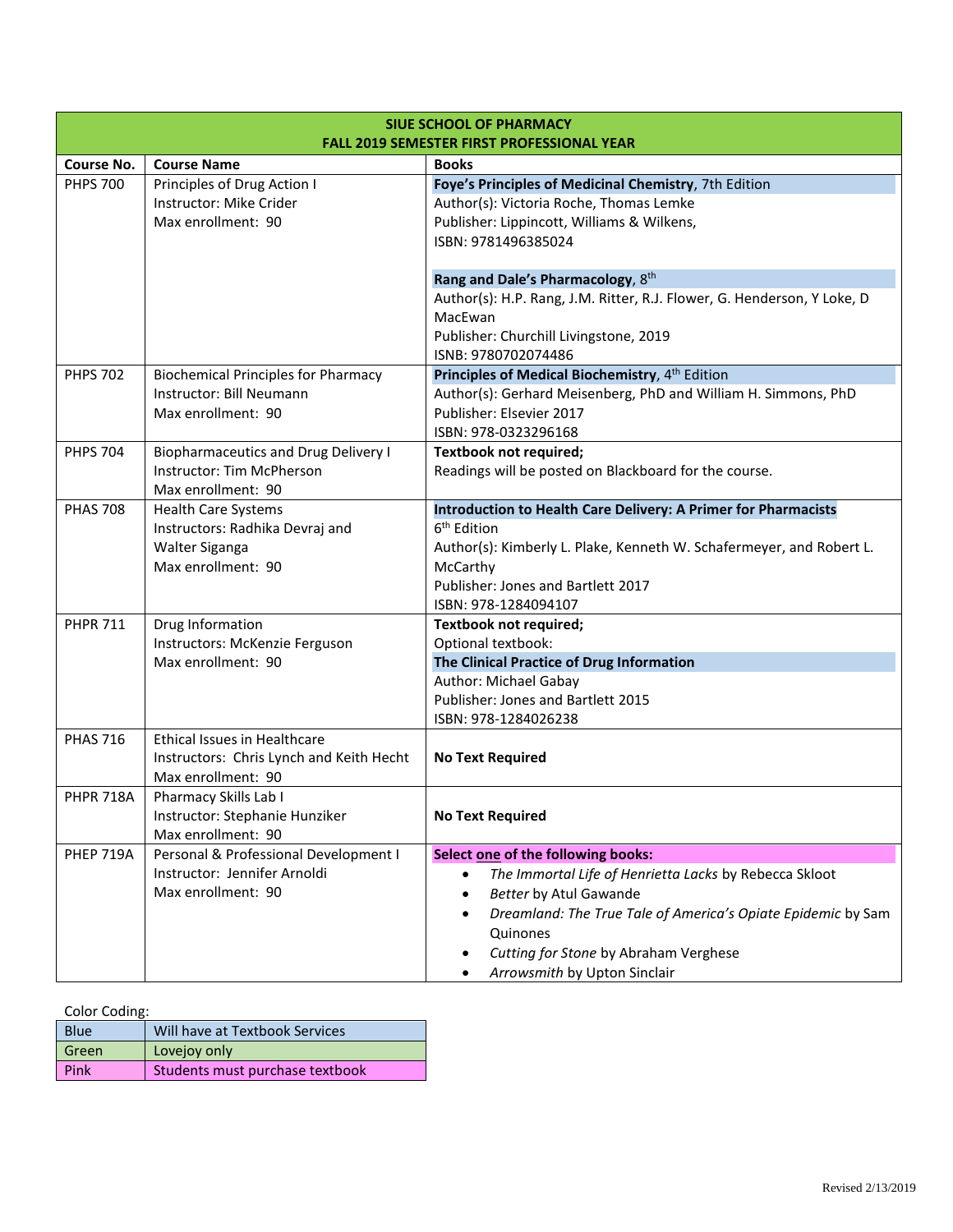| <b>FALL 2019 SEMESTER SECOND PROFESSIONAL YEAR</b> |                                                               |                                                                                                                                                                                                                                                                                                                                                                                                 |
|----------------------------------------------------|---------------------------------------------------------------|-------------------------------------------------------------------------------------------------------------------------------------------------------------------------------------------------------------------------------------------------------------------------------------------------------------------------------------------------------------------------------------------------|
| Course No.                                         | <b>Course Name</b>                                            | <b>Books</b>                                                                                                                                                                                                                                                                                                                                                                                    |
| <b>PHPS 720N</b>                                   | Pharmacokinetics<br>Instructor: Bill Kolling                  | Concepts in Clinical Pharmacokinetics, 6 <sup>th</sup> edition<br>Author(s): W.J. Spruill, W. E. Wade, J.T. DiPiro, R.A. Blouin, J.M.                                                                                                                                                                                                                                                           |
|                                                    | Max enrollment: 90                                            | Pruemer<br>Publisher: ASHP, 2014<br>ISBN: 978-1585283873                                                                                                                                                                                                                                                                                                                                        |
| PHAS 728N                                          | Pharmacy Management I                                         | Human Resource Management. A Managerial Tool for                                                                                                                                                                                                                                                                                                                                                |
|                                                    | Instructor: Walter Siganga                                    | Competitive Advantage. 6th Edition                                                                                                                                                                                                                                                                                                                                                              |
|                                                    | Max enrollment: 90                                            | Author: Lawrence S. Kleiman<br>Publisher: Kendall Hunt 2012<br>ISBN: 978-1465216540<br>This is an online text that is available in paperback. The material in<br>the text is exactly the same as that in the online edition (minus the<br>Interactive exercises). The online version of the text can be<br>purchased from the publisher. Students may purchase the textbook<br>from any source. |
| PHPT 730A                                          | Integrated Pharmacotherapeutics I                             | Foye's Principles of Medicinal Chemistry, 7th Edition                                                                                                                                                                                                                                                                                                                                           |
|                                                    | Instructors: Guim Kwon and Katie Ronald<br>Max enrollment: 90 | Author(s): David A. Williams<br>Publisher: Lippincott, Williams & Wilkens, 2012<br>ISBN: 978-1609133450                                                                                                                                                                                                                                                                                         |
|                                                    |                                                               | Goodman and Gilman's The Pharmacological Basis of Therapeutics,<br>13 <sup>th</sup> Edition                                                                                                                                                                                                                                                                                                     |
|                                                    |                                                               | Author(s): L. Brunton, B. Knollmann, R. Hilal-Dandan                                                                                                                                                                                                                                                                                                                                            |
|                                                    |                                                               | Publisher: McGraw-Hill, 2017                                                                                                                                                                                                                                                                                                                                                                    |
|                                                    |                                                               | ISBN: 978-1259584732                                                                                                                                                                                                                                                                                                                                                                            |
|                                                    |                                                               | Available as an eBook through Access Pharmacy through Lovejoy<br>Library                                                                                                                                                                                                                                                                                                                        |
|                                                    |                                                               | Pharmacotherapy: A Pathophysiologic Approach, 10 <sup>th</sup> Edition<br>Author(s): J.T. Dipiro, et.al.                                                                                                                                                                                                                                                                                        |
|                                                    |                                                               | Publisher: McGraw-Hill, 2016<br>ISBN: 978-1259587481                                                                                                                                                                                                                                                                                                                                            |
|                                                    |                                                               | Available as an eBook through Access Pharmacy through the Lovejoy<br>Library                                                                                                                                                                                                                                                                                                                    |
| <b>PHPT 730B</b>                                   | Integrated Pharmacotherapeutics II                            | Foye's Principles of Medicinal Chemistry, 7th Edition                                                                                                                                                                                                                                                                                                                                           |
|                                                    | Instructors: Chris Lynch and Ken Witt                         | Author(s): David A. Williams                                                                                                                                                                                                                                                                                                                                                                    |
|                                                    | Max enrollment: 90                                            | Publisher: Lippincott, Williams & Wilkens, 2012<br>ISBN: 978-1609133450                                                                                                                                                                                                                                                                                                                         |
|                                                    |                                                               | <b>Goodman and Gilman's The Pharmacological Basis of Therapeutics</b><br>13 <sup>th</sup> Edition                                                                                                                                                                                                                                                                                               |
|                                                    |                                                               | Author(s): L. Brunton, B. Knollmann, R. Hilal-Dandan                                                                                                                                                                                                                                                                                                                                            |
|                                                    |                                                               | Publisher: McGraw-Hill, 2017<br>ISBN: 978-1259584732                                                                                                                                                                                                                                                                                                                                            |
|                                                    |                                                               | Available as an eBook through Access Pharmacy through Lovejoy<br>Library                                                                                                                                                                                                                                                                                                                        |
|                                                    |                                                               | Pharmacotherapy: A Pathophysiologic Approach, 10th Edition                                                                                                                                                                                                                                                                                                                                      |
|                                                    |                                                               | Author(s): J.T. Dipiro, et.al.                                                                                                                                                                                                                                                                                                                                                                  |
|                                                    |                                                               | Publisher: McGraw-Hill, 2016                                                                                                                                                                                                                                                                                                                                                                    |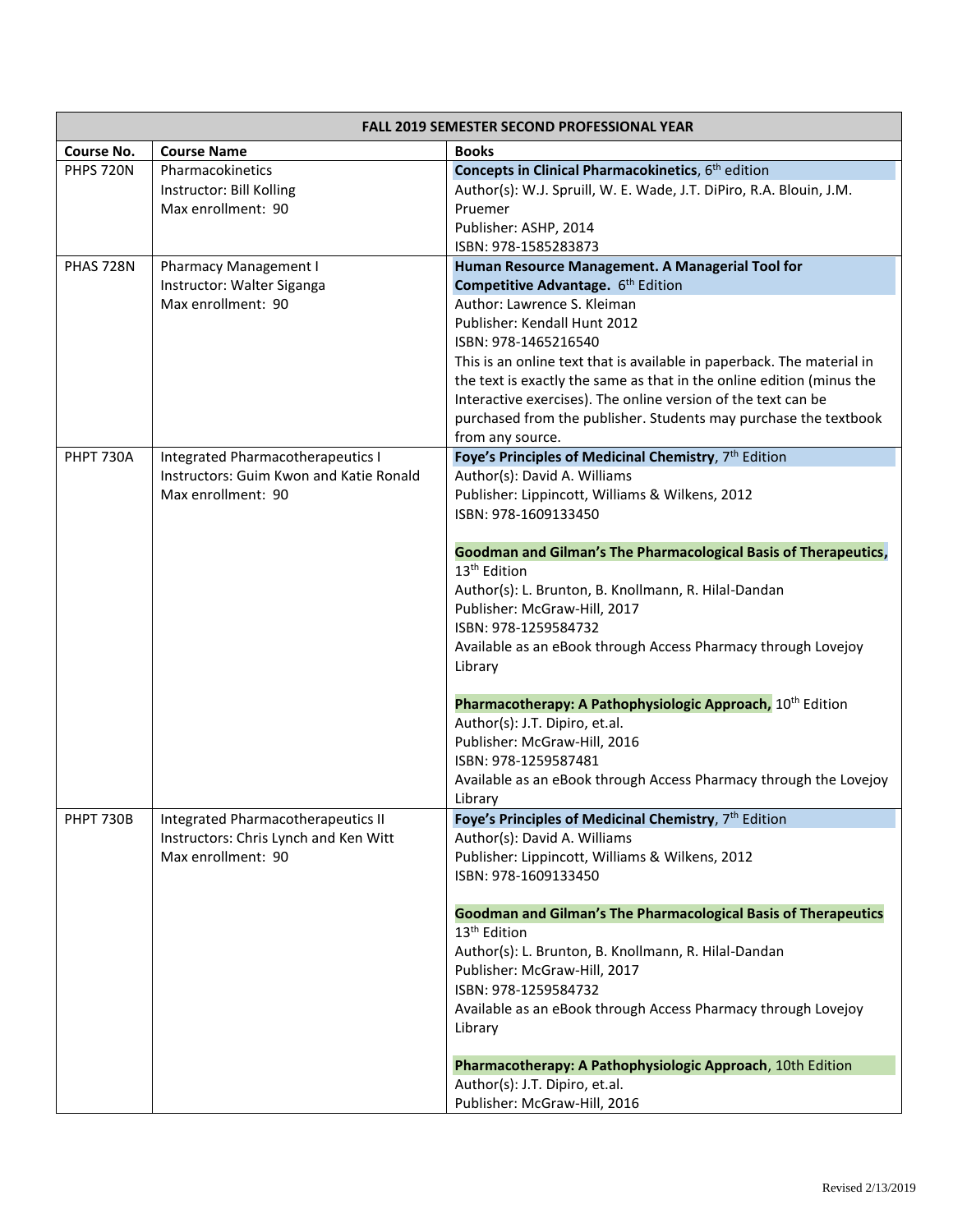|                  |                                                                                                     | ISBN: 978-1259587481                                              |
|------------------|-----------------------------------------------------------------------------------------------------|-------------------------------------------------------------------|
|                  |                                                                                                     | Available as an eBook through Access Pharmacy through the Lovejoy |
|                  |                                                                                                     | Library                                                           |
| <b>PHPR 735N</b> | Physical Assessment and Patient Care Skills                                                         | Patient Assessment in Pharmacy Practice, 3rd ed.                  |
|                  | Instructor(s): Julie McGinley                                                                       | Author: RM Jones                                                  |
|                  | Andrea Wooley                                                                                       | Publisher: Wolters Kluwer                                         |
|                  | Max enrollment: 90                                                                                  | ISBN: 9781451191653                                               |
| <b>PHPR 738A</b> | Pharmacy Skills Lab III<br>Instructor(s): Carrie Vogler<br>Stephanie Hunziker<br>Max enrollment: 90 | <b>No Text Required</b>                                           |
| <b>PHEP 739A</b> | Personal & Professional Development III                                                             | Select one of the following books:                                |
|                  | Instructor: Jennifer Arnoldi                                                                        | Brain on Fire by Susannah Cahalan                                 |
|                  | Max enrollment: 90                                                                                  | A Man Called Ove by Fredrik Backman                               |
|                  |                                                                                                     | Still Alice by Lisa Genova                                        |
|                  |                                                                                                     | The Spirit Catches You and You Fall Down by Anne Fadiman          |
|                  |                                                                                                     | The Center Cannot Hold by Elyn R. Saks                            |
|                  |                                                                                                     | These books will be available at the Cougar Store                 |

Color Coding:

| <b>Blue</b> | Will have at Textbook Services  |
|-------------|---------------------------------|
| Green       | Lovejoy only                    |
| Pink        | Students must purchase textbook |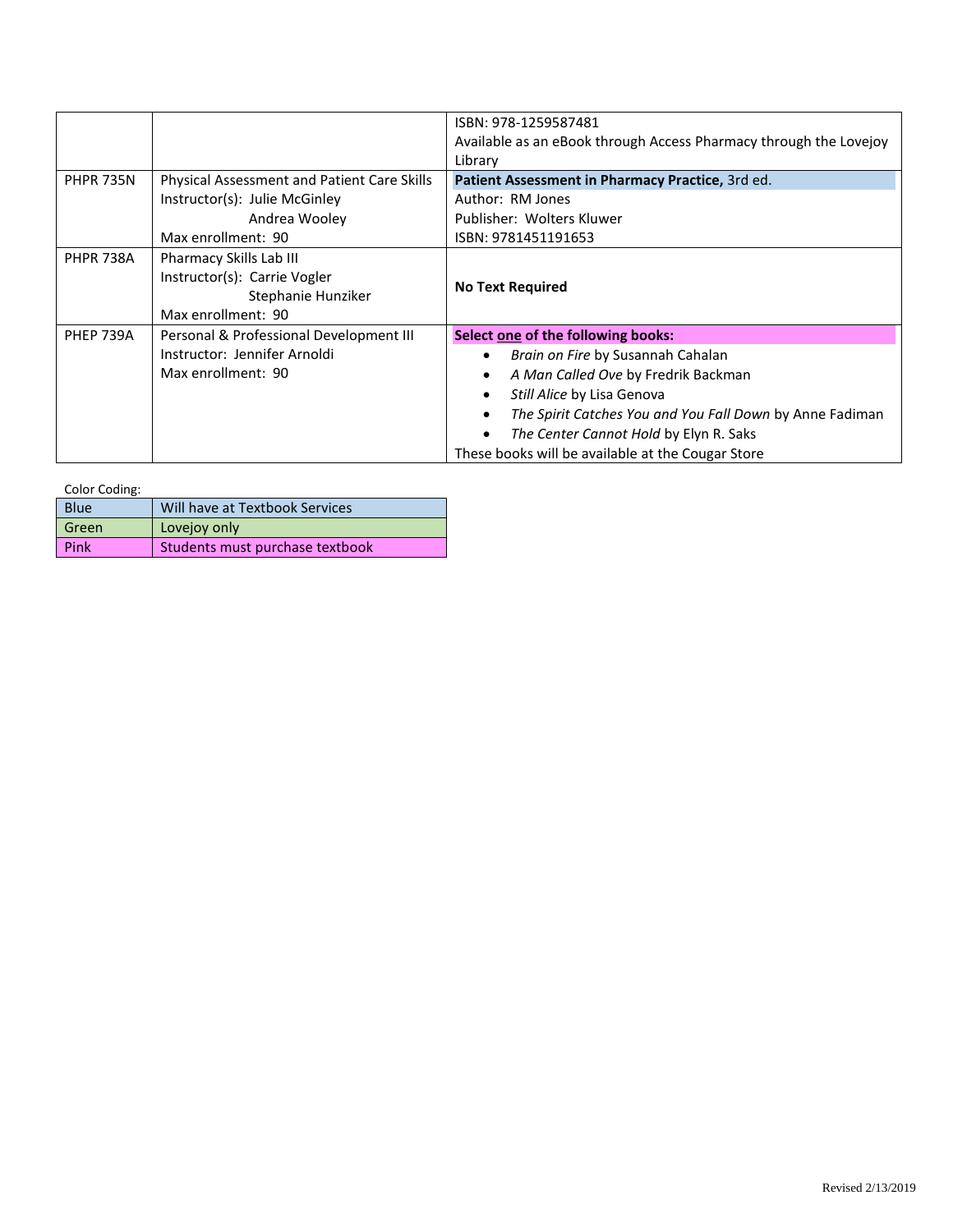| <b>FALL 2019 SEMESTER THIRD PROFESSIONAL YEAR</b> |                                               |                                                                        |
|---------------------------------------------------|-----------------------------------------------|------------------------------------------------------------------------|
| <b>PHPT 740</b>                                   | Integrated Pharmacotherapeutics:              | No new textbook required                                               |
|                                                   | Psychiatry & Neurology                        | Foye's Principles of Medicinal Chemistry, 7 <sup>th</sup> Edition      |
|                                                   | Instructors: Joe Schober                      | Author(s): David A. Williams                                           |
|                                                   | <b>Misty Gonzalez</b>                         | Publisher: Lippincott, Williams & Wilkens, 2012                        |
|                                                   | Max enrollment: 90                            | ISBN: 978-1609133450                                                   |
|                                                   |                                               | Goodman and Gilman's The Pharmacological Basis of Therapeutics,        |
|                                                   |                                               | 13 <sup>th</sup> Edition                                               |
|                                                   |                                               | Author(s): L. Brunton, B. Knollmann, R. Hilal-Dandan                   |
|                                                   |                                               | Publisher: McGraw-Hill, 2017                                           |
|                                                   |                                               | ISBN: 978-1259584732                                                   |
|                                                   |                                               | Available as an eBook through Access Pharmacy through Lovejoy          |
|                                                   |                                               | Library                                                                |
|                                                   |                                               |                                                                        |
|                                                   |                                               | Pharmacotherapy: A Pathophysiologic Approach, 10 <sup>th</sup> Edition |
|                                                   |                                               | Author(s): J.T. Dipiro, et.al.<br>Publisher: McGraw-Hill, 2016         |
|                                                   |                                               | ISBN: 978-1259587481                                                   |
|                                                   |                                               | Available as an eBook through Access Pharmacy through the Lovejoy      |
|                                                   |                                               | Library                                                                |
| <b>PHPT 742</b>                                   | Integrated Pharmacotherapeutics:              | No new textbook required                                               |
|                                                   | Women & Men's Health                          | Foye's Principles of Medicinal Chemistry, 7th Edition                  |
|                                                   | Instructors: Maria Kontoyianni                | Author(s): David A. Williams                                           |
|                                                   | Jennifer Rosselli                             | Publisher: Lippincott, Williams & Wilkens, 2012                        |
|                                                   | Max enrollment: 90                            | ISBN: 978-1609133450                                                   |
|                                                   |                                               | Goodman and Gilman's The Pharmacological Basis of Therapeutics,        |
|                                                   |                                               | 13 <sup>th</sup> Edition                                               |
|                                                   |                                               | Author(s): L. Brunton, B. Knollmann, R. Hilal-Dandan                   |
|                                                   |                                               | Publisher: McGraw-Hill, 2017                                           |
|                                                   |                                               | ISBN: 978-1259584732                                                   |
|                                                   |                                               | Available as an eBook through Access Pharmacy through Lovejoy          |
|                                                   |                                               | Library                                                                |
|                                                   |                                               |                                                                        |
|                                                   |                                               | Pharmacotherapy: A Pathophysiologic Approach, 10 <sup>th</sup> Edition |
|                                                   |                                               | Author(s): J.T. Dipiro, et.al.                                         |
|                                                   |                                               | Publisher: McGraw-Hill, 2016<br>ISBN: 978-1259587481                   |
|                                                   |                                               | Available as an eBook through Access Pharmacy through the Lovejoy      |
|                                                   |                                               | Library                                                                |
| <b>PHPS 745</b>                                   | Pharmaceutical Biotechnology                  |                                                                        |
|                                                   | Instructor: Ron Worthington                   | No textbook required                                                   |
|                                                   | Max enrollment: 90                            |                                                                        |
| <b>PHEP 746</b>                                   | <b>Pharmacy Rounds II</b>                     | <b>Neehr Perfect EHR system</b>                                        |
|                                                   | Instructor: Katie Ronald & Jing Fan           | More information will be communicated by course coordinators.          |
|                                                   | Max enrollment: 90                            |                                                                        |
| <b>PHPR 748</b>                                   | <b>Medication Therapy Management Services</b> |                                                                        |
|                                                   | Instructors: Janice Frueh<br>Andrea Wooley    | No textbook required                                                   |
|                                                   | Max enrollment: 90                            |                                                                        |
|                                                   |                                               |                                                                        |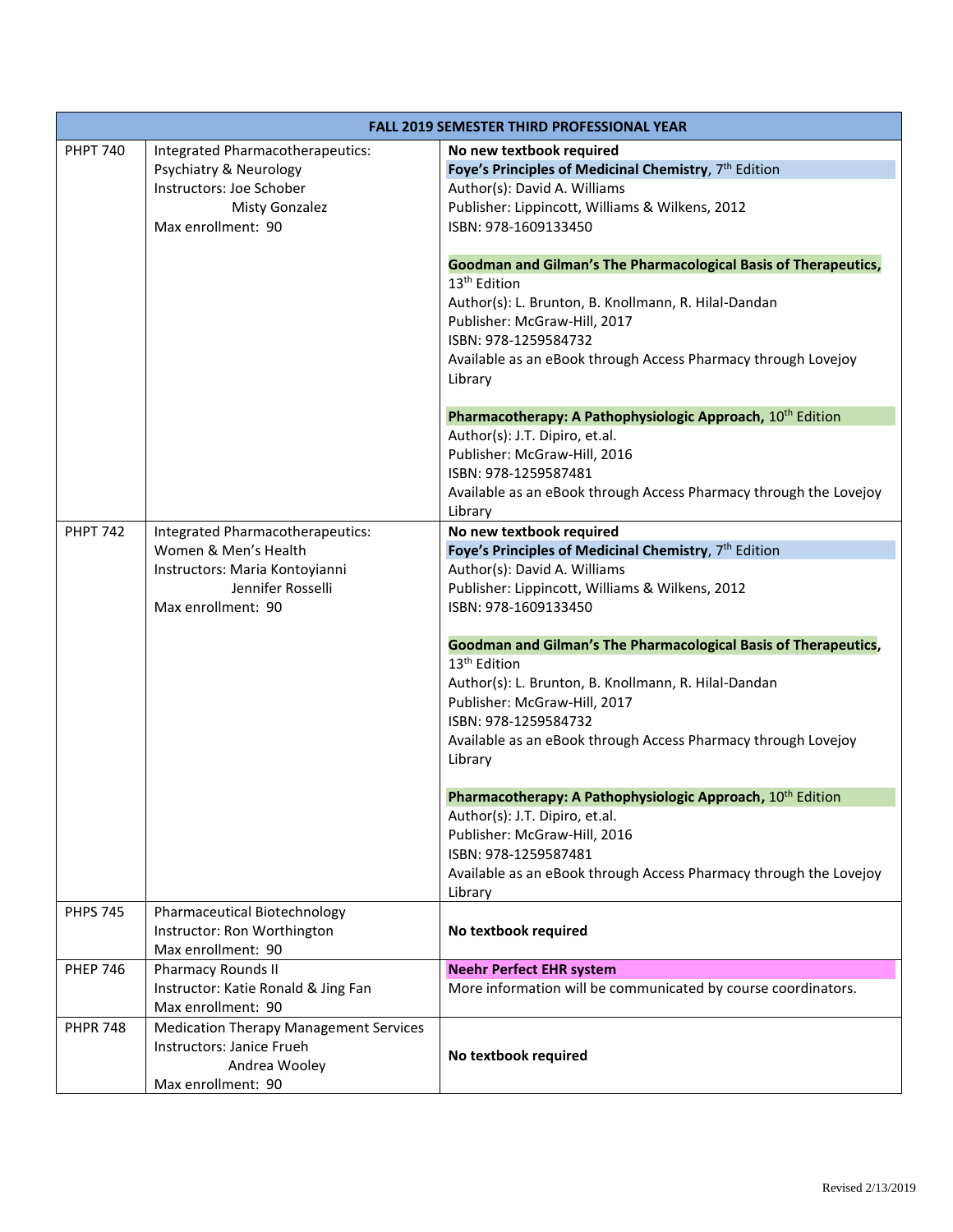| <b>PHPR 749</b>  | Infectious Disease Prevention &<br><b>Immunization Training</b>                                    | Pharmacy-Based Immunization Delivery - A National Certificate<br>Program<br>Order through department                                                                                                             |
|------------------|----------------------------------------------------------------------------------------------------|------------------------------------------------------------------------------------------------------------------------------------------------------------------------------------------------------------------|
|                  | Instructor: Jessica Kerr<br>Max enrollment: 90                                                     |                                                                                                                                                                                                                  |
| PHEL 760E        | <b>Orientation to Teaching</b><br>Instructors: Terri Poirier and Chris Lynch<br>Max enrollment: 12 | Pharmacy Education: What Matters in Learning and Teaching,<br>1 <sup>st</sup> Edition<br>Author(s): Lynne M. Sylvia and Judith T. Barr<br>Publisher: Jones & Bartlett Learning, LLC 2011<br>ISBN: 978-0763773977 |
| PHEL 764E        | Pain and Palliative Care<br>Instructor: Chris Herndon and Keith Hecht<br>Max enrollment: 90        | No textbook required                                                                                                                                                                                             |
| <b>PHEL 765E</b> | Pediatric Pharmacotherapy<br>Instructors: Lisa Lubsch (Bimpasis)<br>Max enrollment: 24             | No textbook required                                                                                                                                                                                             |
| PHEL 774E        | <b>Advanced Infectious Diseases</b>                                                                | Antibiotics Simplified, 4rd Edition                                                                                                                                                                              |
|                  | Pharmacotherapy                                                                                    | Author(s): Jason C. Gallagher and Conan MacDougall                                                                                                                                                               |
|                  | Instructor: Elizabeth Cady                                                                         | Publisher: Jones and Bartlett, 2016                                                                                                                                                                              |
|                  | Max enrollment: 10                                                                                 | ISBN: 978-1284111293                                                                                                                                                                                             |
|                  |                                                                                                    | Pharmacotherapy: A Pathophysiologic Approach, 10 <sup>th</sup> Edition                                                                                                                                           |
|                  |                                                                                                    | Author(s): J.T. Dipiro, et.al.                                                                                                                                                                                   |
|                  |                                                                                                    | Publisher: McGraw-Hill, 2016                                                                                                                                                                                     |
|                  |                                                                                                    | ISBN: 978-1259587481                                                                                                                                                                                             |
|                  |                                                                                                    | Available as an eBook through Access Pharmacy through the Lovejoy                                                                                                                                                |
|                  |                                                                                                    | Library                                                                                                                                                                                                          |
|                  |                                                                                                    | Optional:                                                                                                                                                                                                        |
|                  |                                                                                                    | Pharmacotherapy Casebook: A Patient-focused Approach,                                                                                                                                                            |
|                  |                                                                                                    | $10th$ edition                                                                                                                                                                                                   |
|                  |                                                                                                    | Editors: Michael Weitz and Peter J. Boyle                                                                                                                                                                        |
|                  |                                                                                                    | Publisher: McGraw Hill, 2017                                                                                                                                                                                     |
|                  |                                                                                                    | ISBN: 978-1259640919                                                                                                                                                                                             |
|                  |                                                                                                    | Available as an eBook through Access Pharmacy through Lovejoy                                                                                                                                                    |
|                  |                                                                                                    | Library                                                                                                                                                                                                          |
| PHEL 779E        | <b>Advanced Self Care</b>                                                                          | Handbook of Nonprescription Drugs, 18th Edition,                                                                                                                                                                 |
|                  | Instructors: Miranda Wilhelm                                                                       | Editors: DL Krinsky, Ferreri SP, Hemstreet B, Hume A, Newton GC,                                                                                                                                                 |
|                  | Max enrollment: 40                                                                                 | Rollins CJ, Tietze KJ                                                                                                                                                                                            |
|                  |                                                                                                    | Publisher: American Pharmacists Association, 2014                                                                                                                                                                |
|                  |                                                                                                    | ISBN: 978-1582122250                                                                                                                                                                                             |
| PHEL 783E        | Acute Care Pharmacotherapy                                                                         | <b>Neehr Perfect EHR system</b>                                                                                                                                                                                  |
|                  | Instructors: Jennifer Arnoldi & Carrie Vogler<br>Max enrollment: 20                                | More information will be communicated by course coordinators.                                                                                                                                                    |
| PHEL 784E        | Spanish Language and Culture for Health                                                            | <b>Textbook Rental:</b>                                                                                                                                                                                          |
|                  | Professionals                                                                                      | The Latino Patient by Nilda Chong, MD, DrPH, MPH                                                                                                                                                                 |
|                  | Instructor: Marcelo Nieto                                                                          | Copyright 2002                                                                                                                                                                                                   |
|                  | Max enrollment: 10                                                                                 | Publishers: Intercultural Press, A Nicholas Brealey Publishing                                                                                                                                                   |
|                  |                                                                                                    | Company, Boston & London                                                                                                                                                                                         |
|                  |                                                                                                    | ISBN-13: 978-1877864957                                                                                                                                                                                          |
|                  |                                                                                                    | An Introduction to Spanish for Health Care Workers, 4th Edition                                                                                                                                                  |
|                  |                                                                                                    | by Robert O. Chase and Clarisa B. Medina de Chase                                                                                                                                                                |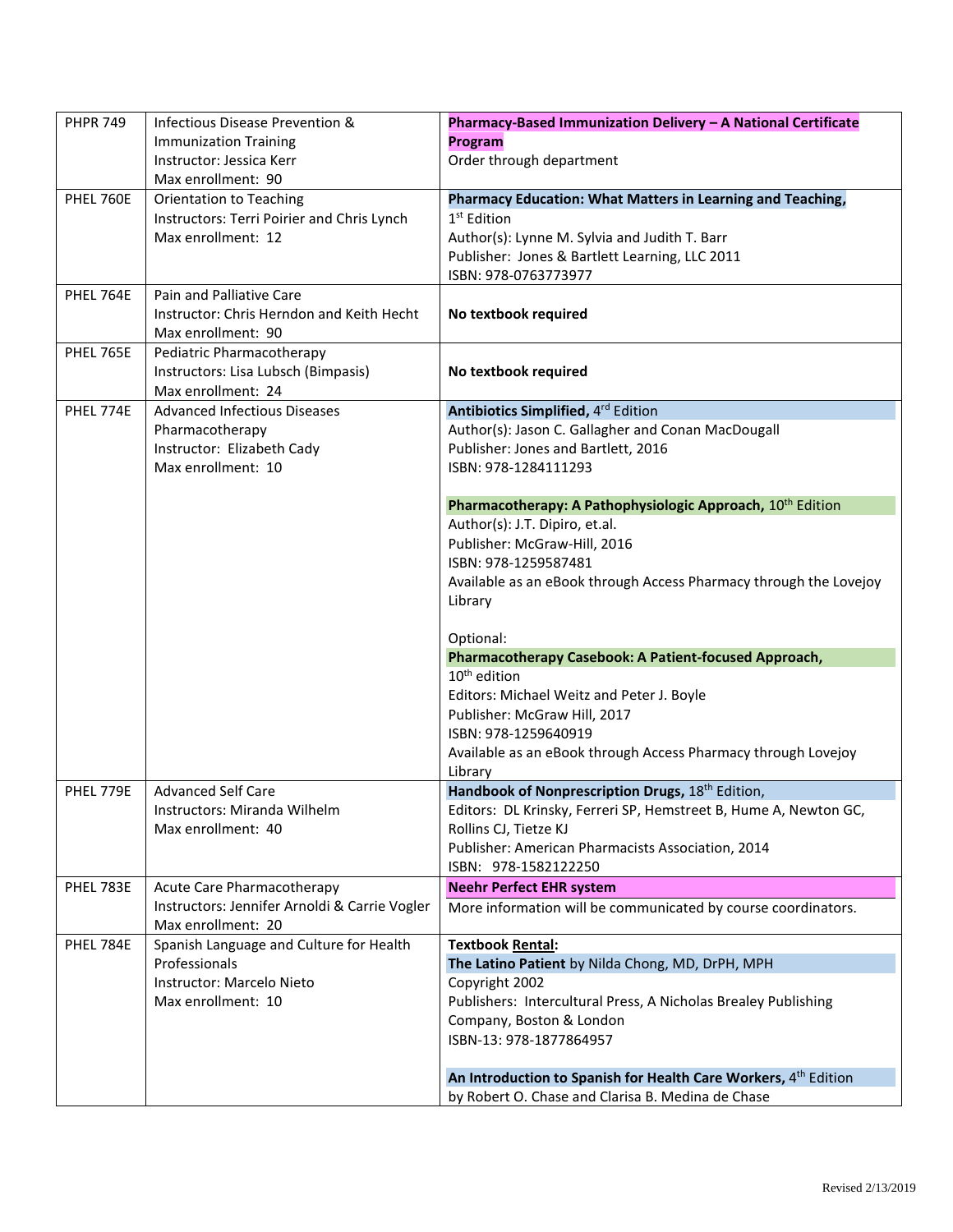|           |                                                                                                 | Publishers: Yale University Press, New Haven & London<br>ISBN-13: 978-0300212976 |
|-----------|-------------------------------------------------------------------------------------------------|----------------------------------------------------------------------------------|
| PHEL 792E | <b>Pharmacy &amp; Population Health</b><br>Instructor: Maithili Deshpande<br>Max enrollment: 20 | No textbook required                                                             |

| Color Coding: |                                 |
|---------------|---------------------------------|
| <b>Blue</b>   | Will have at Textbook Services  |
| Green         | Lovejoy only                    |
| Pink          | Students must purchase textbook |